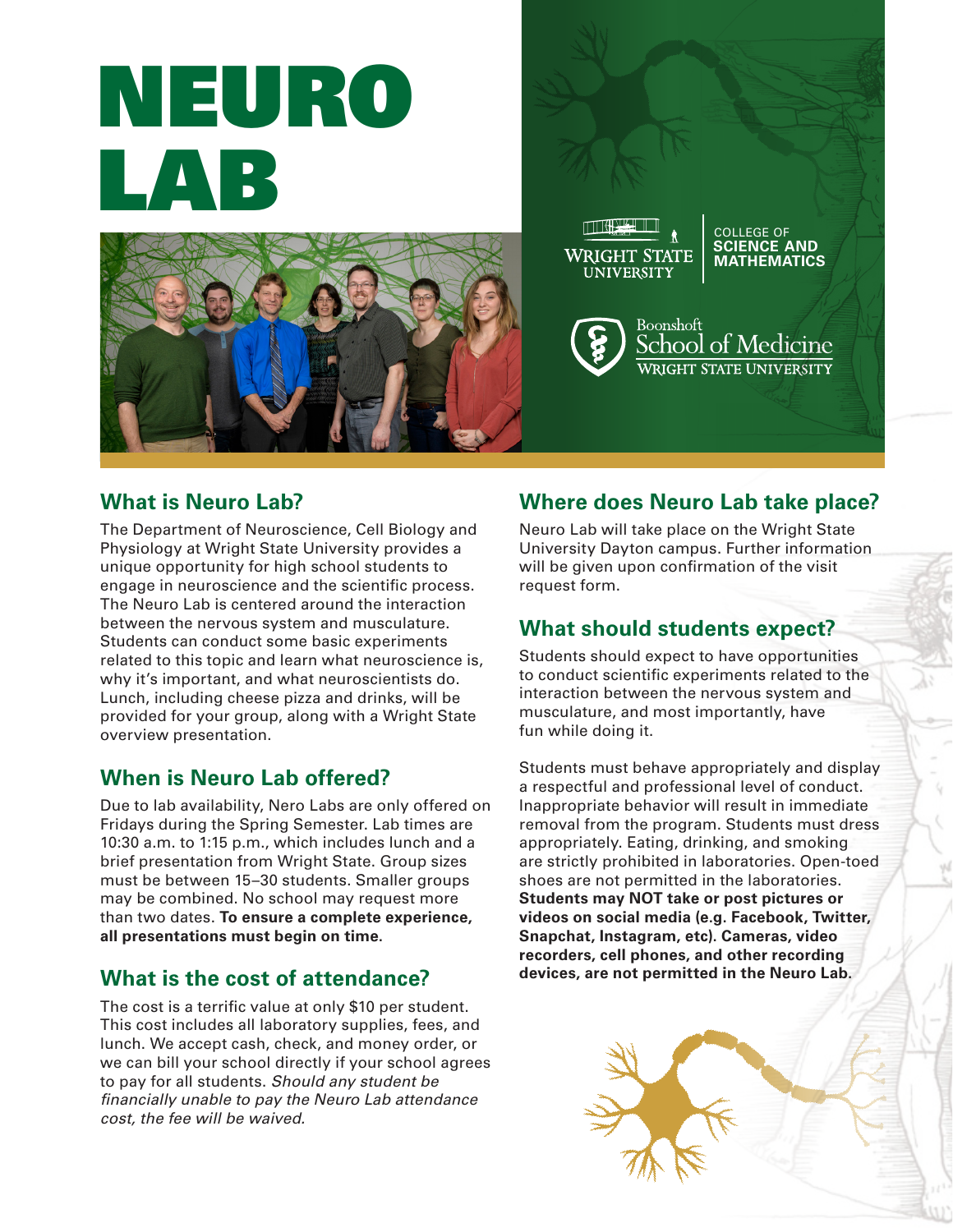## **Directions**

**If traveling by bus:** Buses should enter Wright State University from Colonel Glenn Highway, at the Center Road entrance (indicated by a red star), or at the University Boulevard entrance (indicated by a blue star). Once the students have been dropped off, all buses should park in Lot 4 (indicated by a green star).

**If carpooling:** Visitors can a free visitor permit permit from the attendant in the Lot 2 booth (indicated by a yellow star) and then proceed to park in a visitor space in Lot 16 or a lot indicated by an attendant. The visitor permit is also valid for faculty/staff and student commuter spaces. Note: Anyone who parks in a lot without using a visitor permit can be ticketed. (patrick.sonner@wrig

# **Neuro Lab Itinerary**

|              | 10:30 a.m. Groups arrive at<br><b>Wright State University</b> |
|--------------|---------------------------------------------------------------|
| $10:40$ a.m. | Modules with experiments<br>and hands-on activities           |
| $11:40$ a.m. | Evaluation and discussion<br>about neuroscience               |
| <b>Noon</b>  | Lunch                                                         |

#### **How can I schedule my visit?**

 $\rho_{\text{Sports}}$  Spots will be filled on a first-come, include your name, phone number, and school in your email. In your emails number, and school in your email. In Reservation requests can be made by completing the attached visit request form and emailing it to Patrick Sonner (**patrick.sonner@wright.edu**). first-served basis. Please, no phone calls.